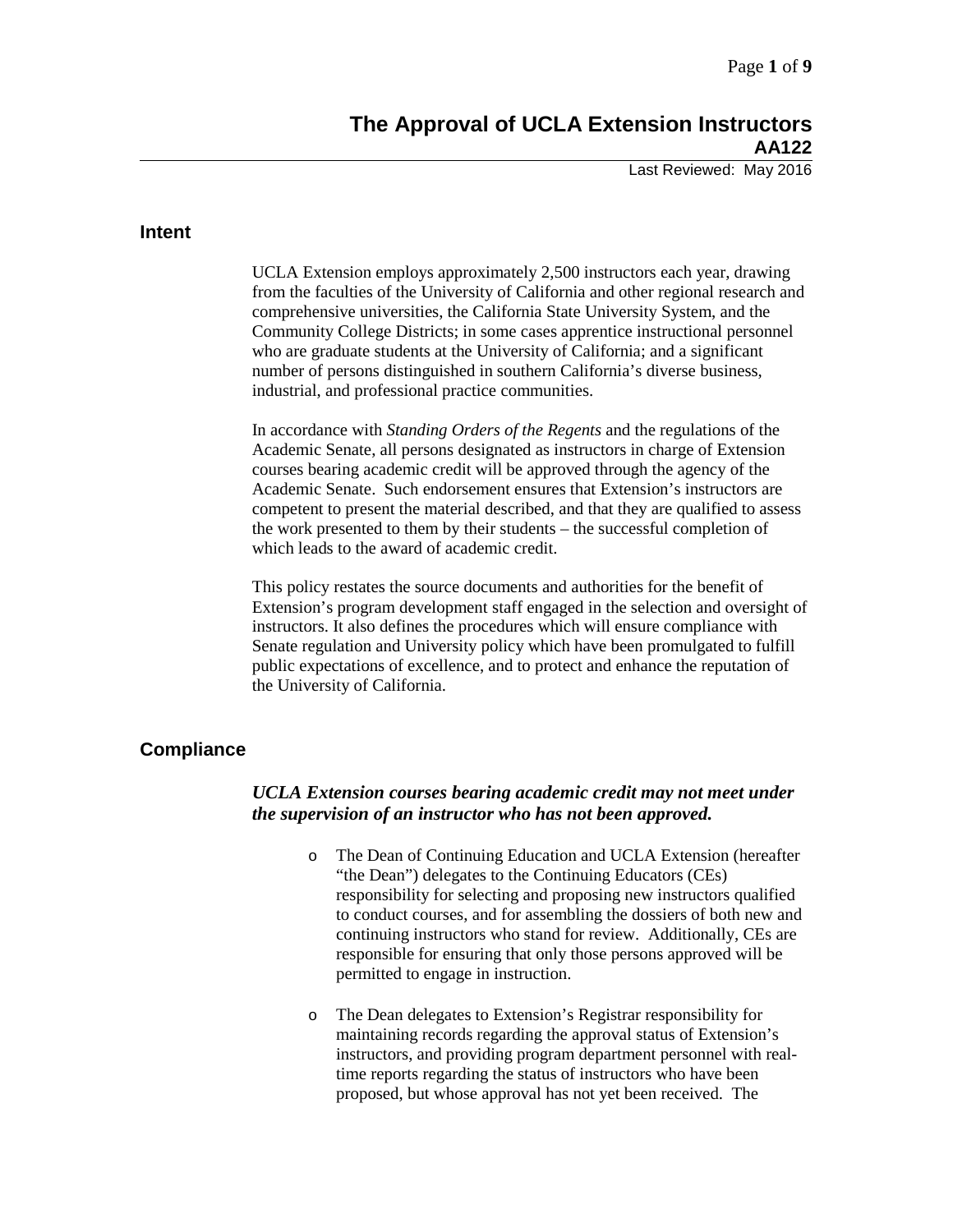Registrar is also responsible for providing training programs and manuals to acquaint new and continuing staff with the provisions of this policy and its attendant procedures.

### **Regulatory Environment**

The following Senate regulations, Senate legislative rulings, and Standing Orders of the Regents define the perimeters of UCLA Extension's policy and procedure regarding the approval of instructors.

### o **UC Academic Senate Regulation 800 (A)**

All members of the University Extension staff who offer courses that are announced as yielding credit toward an academic degree or a professional credential or certificate shall be members of University departments in which instruction is offered, or in the case of lower division, "100" series upper division, and "200" series graduate courses bearing the prefixes "X," "XB," "XSF," etc., shall be endorsed by the Committee on Courses of Instruction concerned (or other committee having jurisdiction over corresponding regular courses) acting in consultation with the departments in question, and in the case of "X300" and "X400" series graduate professional courses, must be approved (1) by the department or school or college and (2) in accordance with requirements established by the Committee on Courses of Instruction of the Division of the Academic Senate on the campus where the courses received departmental approval.

### o **Legislative Ruling 10.65 of the Senate Committee on Rules and Jurisdiction**

Regulation. . . 800(A) empower[s] each Divisional Committee on Courses (or its equivalent) to determine what endorsements by Senate agencies (including reviews by Divisional committees) must be obtained by University Extension before a suggested X300-X400 course may be presented with a proposed instructor in charge. Approvals by the Dean of University Extension and the department, college, or school concerned are necessary, but they are sufficient only to the extent that the Committee on Courses determines.

### o **Legislative Ruling 4.84 of the Senate Committee on Rules and Jurisdiction**

The authority of the Academic Senate over courses and curricula, derived from Regental Standing Order 105.2, entails, *inter alia*, the authority to discontinue academic programs. No delegation of this authority other than to agencies of the Academic Senate is authorized by Regental Standing Orders.

#### o **Standing Orders of the Regents 105.2 (b)**

The Academic Senate shall authorize and supervise all courses and curricula offered under the sole or joint jurisdiction of the departments, colleges, schools, graduate divisions, or other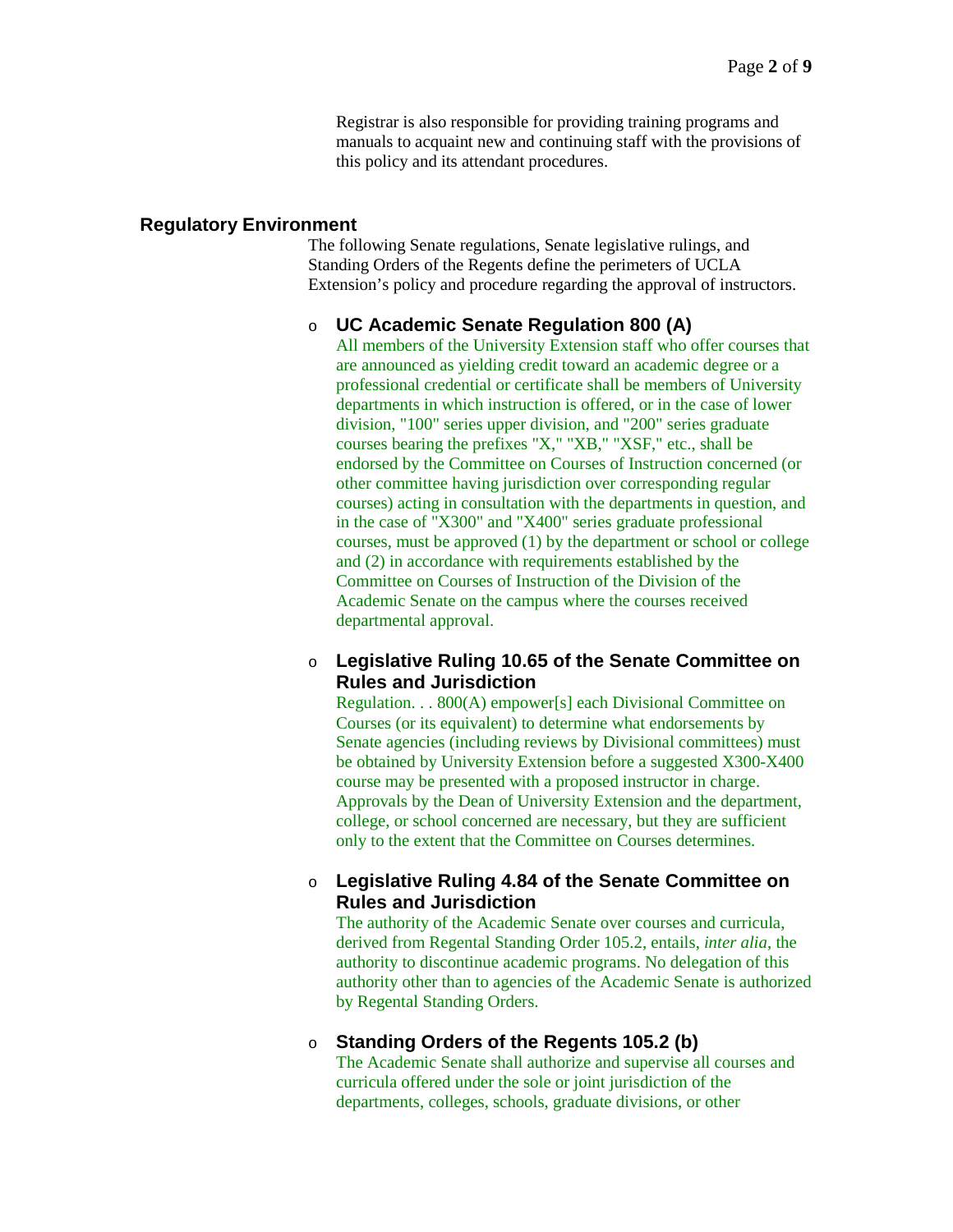University academic agencies approved by the Board, except that the Senate shall have no authority over . . . non-degree courses in the University Extension.

### **Los Angeles Senate Division Delegations and Oversight**

- The *Undergraduate Council* of the Los Angeles Division has direct approval authority for instructors teaching credit bearing courses prefixed with an "X" or "XL" and numbered in the series 1 – 199. The Graduate Council of the Los Angeles Division has direct approval authority for instructors teaching credit bearing courses prefixed with an "X" or "XL" and numbered in the series 200 – 299. Under Senate Regulation 800 (a), these oversight, review, and approval authorities are in addition to endorsements that are required by Schools, academic departments and/or faculty executive committees. These Senate Committees and UCLA academic departments reserve the right to revoke an Extension instructor's approval to conduct these courses.
- The Senate *Committee on Continuing and Community Education* ("CCCE") of the Los Angeles Division consults and advises on general requirements for instructors proposed to teach credit bearing courses prefixed with an "X" and numbered in the series 300 – 399, and 400—499. On March 24, 1969, the predecessor to CCCE delegated its immediate approval authority regarding Extension instructors under Senate Regulation 800(a) to UCLA's College, Schools, and academic departments for the review of Extension instructors.

### **Re-delegation Agreements**

On January 22, 2008, the CCCE, without objection from the Graduate Council, further approved a procedure by which UCLA's academic departments and Schools could elect to re-delegate certain *pro forma* approvals to the Dean (*viz.* for certain instructors proposed to teach courses in the series  $300 - 399$  and  $400 - 499$ ). Such redelegations may be made by department chairs or equivalent School authorities where:

- the proposed instructor has a PhD, (or other terminal degree such as EdD in Education or MFA in Art) in a discipline relevant to the course being taught plus a minimum of **two years** of professional experience in the field; or,
- the proposed instructor has an MS/MA in a discipline relevant to the course being taught plus a minimum of **five years** of professional experience in the discipline; or,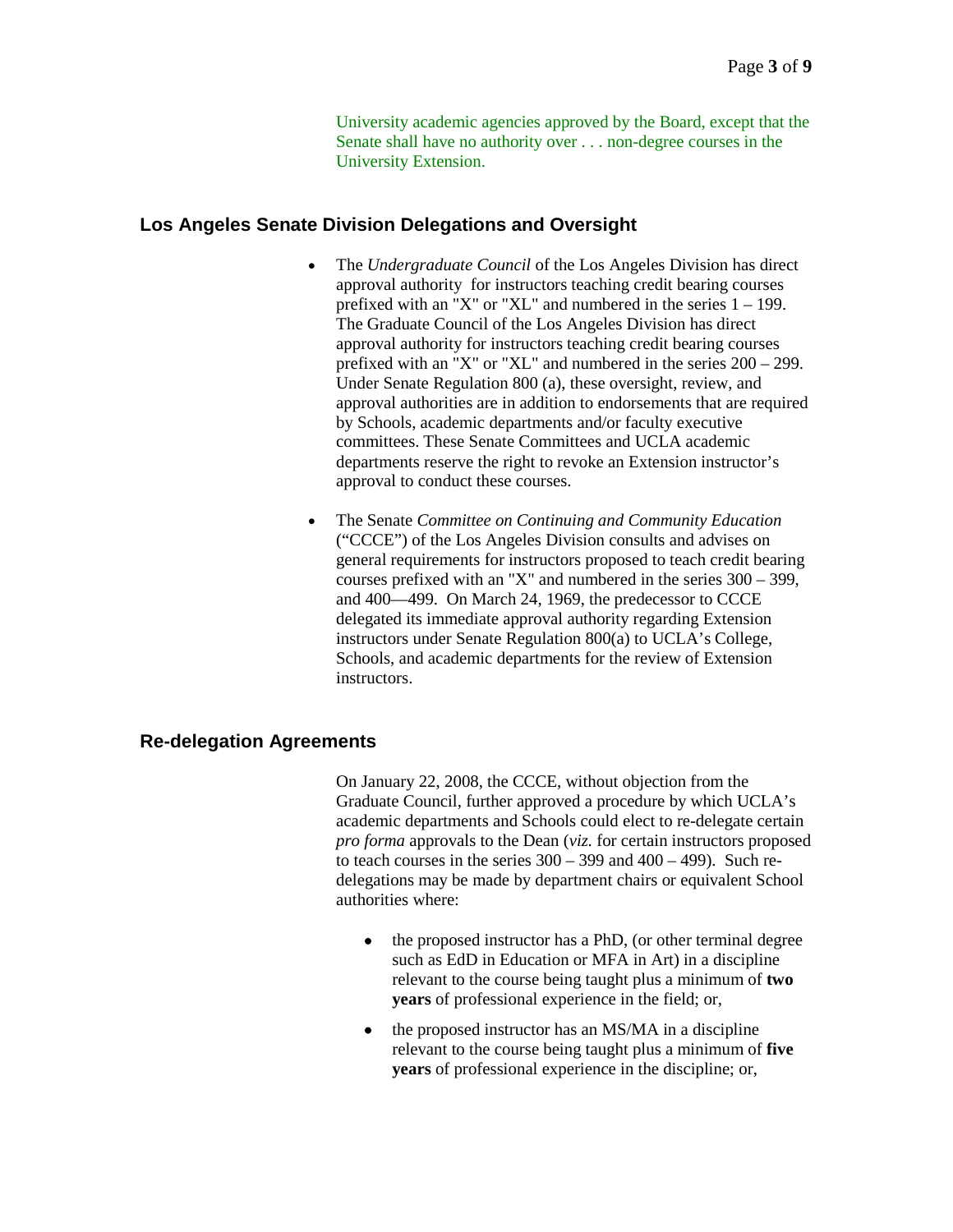- the proposed instructor possesses other appropriate relevant qualifications as defined by the related School or academic department; and
- for courses numbered in the 300 series only, the proposed instructor has BS/BA and a teaching credential plus a minimum of **five years** of teaching experience at a level relevant to the course being taught.

To reduce costs attendant with the administration of approval processing, CEs are encouraged to negotiate and secure agreements with their respective departmental authorities for re-delegation to the Dean as described above. Agreements once obtained shall be renewable every five years as recommended by the Senate committees. Instructors so approved under this provision shall nevertheless be approved indefinitely.

Each year the Dean's Office will identify and announce to CEs the newly appointed, incoming chairs of UCLA academic departments. Following distribution of each year's *Dean's Annual Letter to the Chairs,* CEs will introduce themselves to new chairs in whose discipline Extension will be proposing new courses or instructors in the ensuing year. The CE will offer to further explain the academic approval processes, and may elect to propose a re-delegation agreement for instructors of the 400-series. Requests for redelegation agreements will be made in writing (by email), with a copy to the Dean.

When obtained, re-delegation agreement letters will be forwarded to the *Program Services* unit of *the Dean's Office* for record and to facilitate the quarterly update of approval records. *Student Services* will display and maintain a web-accessible internal report showing all re-delegation agreements and the quarter/year they expire; and a template for [an agreement letter](http://intracon.uclaextension.edu/departments/studentservices/sampleredelegationletter.htm) fully annotated to ensure consistent and correct terms. Records of re-delegation agreements and the instructor approvals to which they give rise shall be kept in perpetuity. Staff personnel in Program Services will flag an *instructor approval* based on a re-delegation agreement only in cases where the proposed instructor meets the exact terms of the redelegation agreement on file.

The UCLA academic departments retain post-audit review authority – which is to say – academic departments may from time to time request reports from the Dean regarding instructors teaching at the professional level at UCLA Extension, and investigate questions of extra-procedural practice raised by UCLA faculty.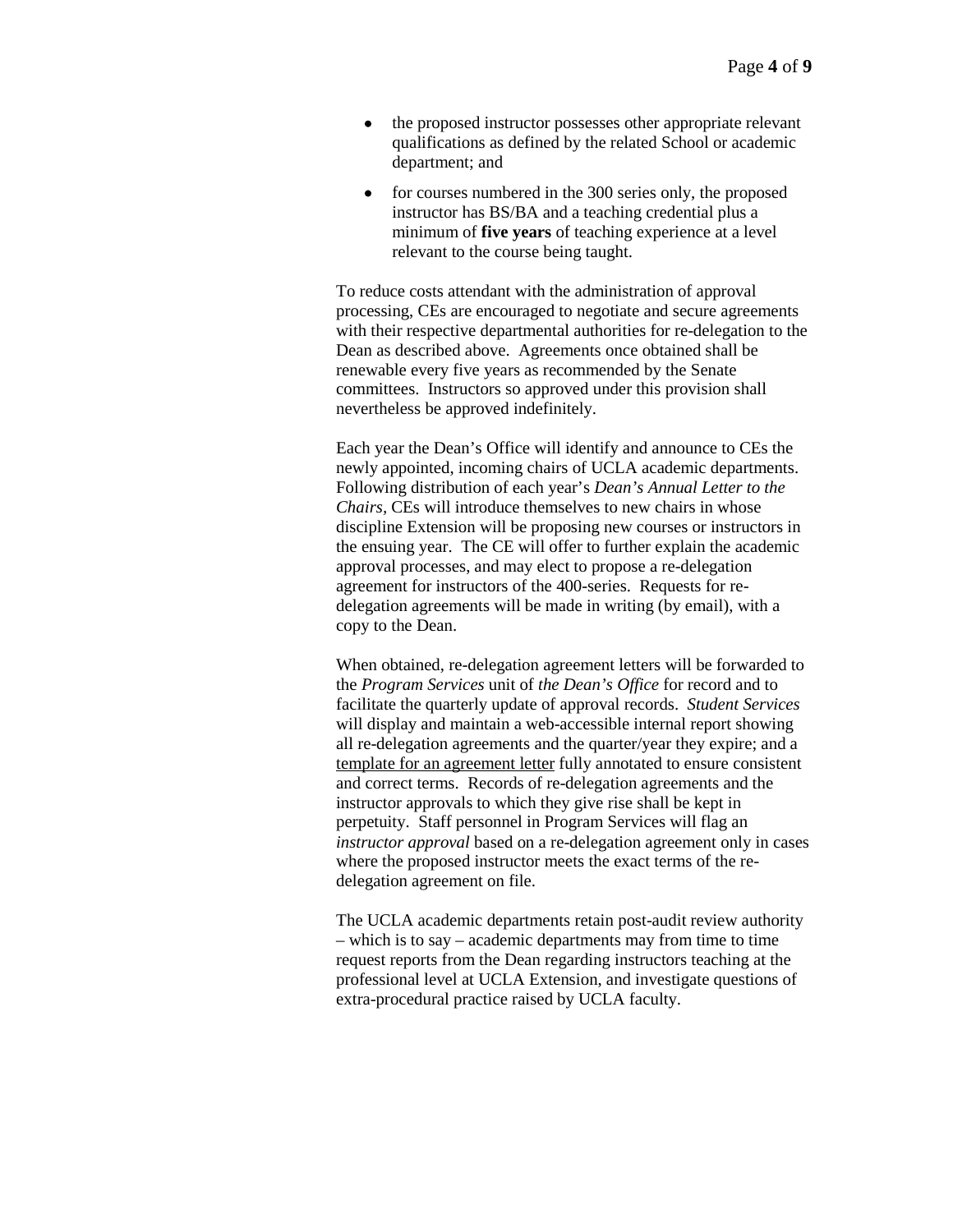# **The Dossier**

Whenever required for review by UCLA departments or Senate committees, dossiers of instructor-candidates proposed to teach creditbearing courses through UCLA Extension will include the following elements:

- A biography, current to within 24 months, which will identify earned and honorary degrees, and educational institutions attended; identify teaching credentials which may be on file; identify employment history and professional experience relevant to the course(s) and discipline proposed, and the organizations in which these positions were held; list books and articles authored or edited; and identify honors and awards other than honorary degrees.
- The course listings ("descriptions") for all courses for which instructor approval is sought.
- The course outlines for all courses for which instructor approval is sought. The outline will identify the text to be used in the course, if any; a list of the topics to be covered in each course meeting, a statement regarding the techniques to be used in the evaluation of student work, (exams, papers, presentations, etc.); notation regarding program meeting format and the number of hours outside of class to which students will typically be expected to commit; the number of contact hours of instruction, and the value of academic credit the contact hours represent.
- Cumulative scores and reports of instructor and course evaluations from other institutions, if available.
- A minimum of three letters of reference from persons familiar with the academic background of the instructor-candidate, and their assessment of the candidates' qualifications for teaching in the proposed field of specialization. Whenever possible, local references or references by members of UC faculty will be obtained.

### **Letters of Reference**

To conform to statewide Academic Planning Manual section 160 and attendant procedures, authors of letters of reference for instructors proposed to teach credit-bearing classes, and instructors who are the subject of such letters, will be advised of the following:

- That their identity will be held in confidence, but that an Extension instructor may, upon request, be provided access to such letters in redacted form. Redaction is defined as the removal of identifying information (including name, title, institutional affiliation and relationship to the candidate) contained either at the top of the letterhead or within and below the signature block of the letter.
- That the full text of the body of the letter will be provided to the instructor if so requested. Thus, if the author provides any information that tends to reveal his or her identity in the body of the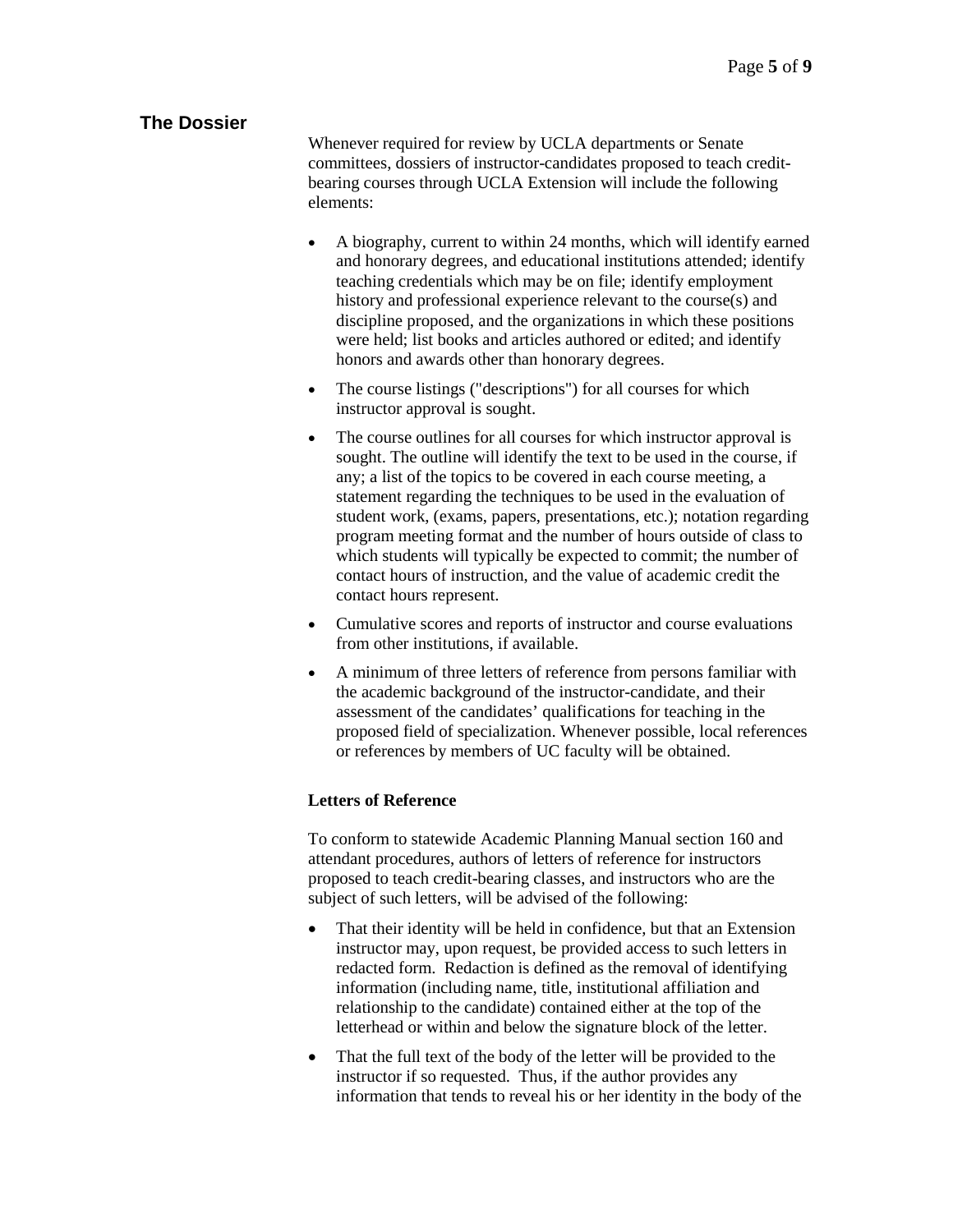letter, that information may become available to the instructor. Authors will be advised they are welcome to provide a brief factual statement regarding their relationship to the candidate on the back of their letter. This brief statement will be subject to redaction and will not be made available to the candidate.

- That we cannot guarantee that at some future time a court or governmental agency will not require the disclosure of the source of confidential evaluations in our instructor files, we assure authors and advise instructors that the University will endeavor to protect the identity of the authors of letters of reference to the fullest extent allowable under the law.
- Instructors will be advised of this provision through the *Instructor Contract* website. Authors of letters of recommendation will be advised via a webpage to which Program Representatives and prospective instructors can point.

Dossiers of Extension instructors whose *renewal*/endorsement is required and sought will include the above; however, in lieu of letters of reference, cumulative scores and reports of instructor and course evaluations will be presented. Extension will provide instructor and course evaluation score reports, using instruments and report formats similar to those used by UCLA's *Office of Instructional Development* to facilitate analysis and review by academic departments.

Instructor approvals subject to expiration (for undergraduate and graduate level courses) will expire together with all previously approved courses for each instructor. Courses added to an instructor's portfolio since its last expiration will expire when the oldest approval expires. (With the exception of regular UCLA faculty and lecturers and as noted above, all instructor approvals in the X and XL  $1 - 199$  and  $200 - 299$ series expire.) In cases where an instructor teaches a number of degree credit courses, all approvals will therefore expire and be submitted for renewal simultaneously, going before the appropriate UCLA faculty and Senate committee just once every five years for all courses ensemble.

Dossiers are not necessary for instructors subject to *pro forma* approvals arising from a re-delegation agreement. CEs need only forward a signed copy of the course proposal, or a brief note to the Program Services unit of the Dean's Office citing a proposed instructor's degree and professional experience qualifications, referencing a current, unexpired and relevant re-delegation agreement. The Dean's Office will keep a record of CEs correspondence for audit purposes, then update approval records accordingly.

### **Initial Review**

Dossiers, as described above, for professional level instruction will be forwarded to UCLA's academic departments for review and approval at least 4 weeks prior to the first scheduled day of instruction. Dossiers to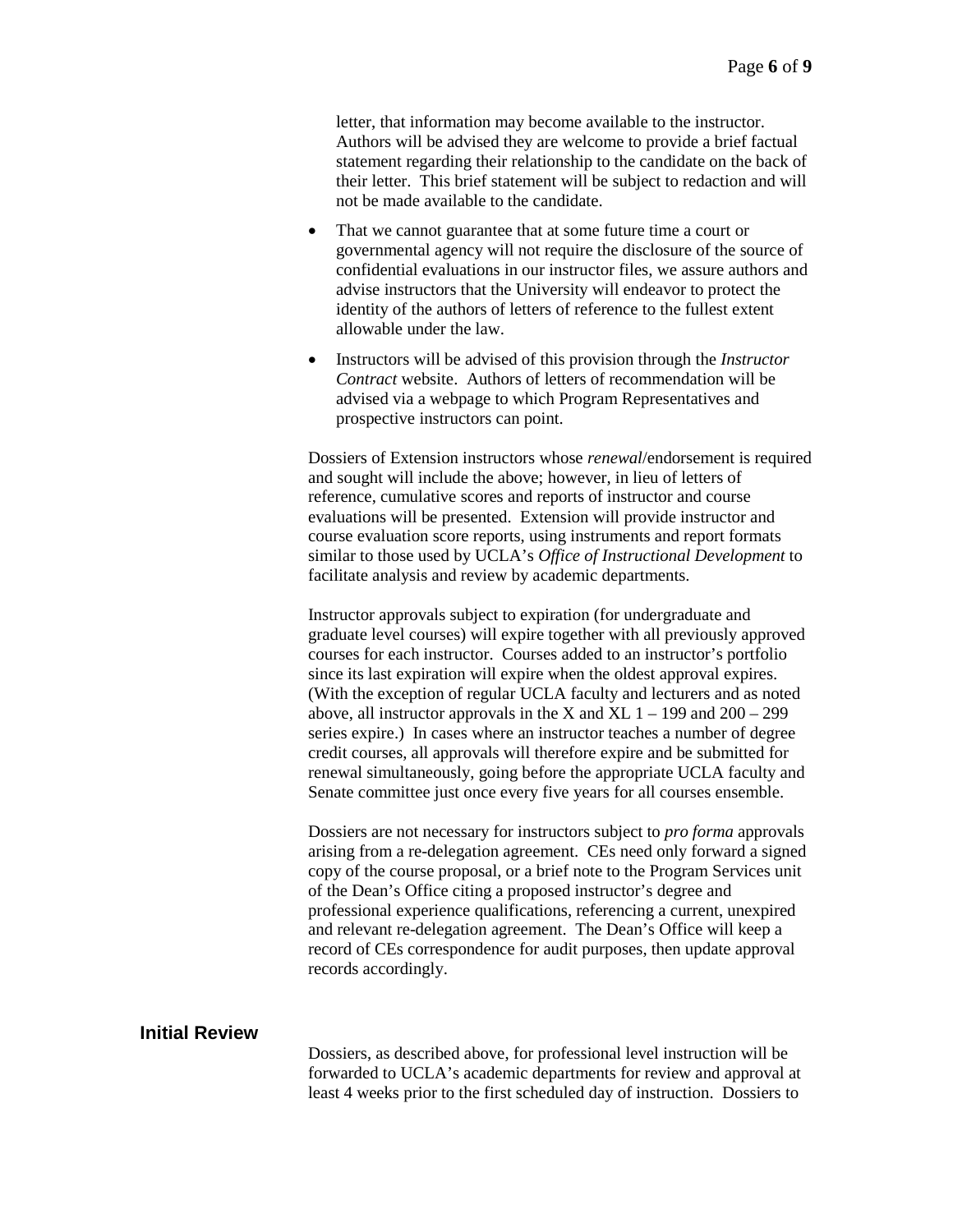|                | be reviewed for undergraduate level instruction will be submitted to the<br>Undergraduate Council at least four weeks prior to the quarter term start,<br>with departmental endorsements having already been obtained. Dossiers<br>to be reviewed for graduate level instruction will be submitted to the<br>Graduate Council at least 12 weeks prior to the first week of scheduled<br>instruction, with departmental endorsements having already been<br>obtained.<br>Special criteria for renewals and the schedule for such renewals, are<br>described below. |
|----------------|-------------------------------------------------------------------------------------------------------------------------------------------------------------------------------------------------------------------------------------------------------------------------------------------------------------------------------------------------------------------------------------------------------------------------------------------------------------------------------------------------------------------------------------------------------------------|
| <b>Renewal</b> | Non-Credit Instruction. Instructors engaged in non-credit instruction,<br>whose continuing participation in Extension's program in the opinion of<br>his/her sponsoring Continuing Educator continues to advance the<br>objectives of the program, will be allowed indefinitely to oversee those<br>courses, subject to the periodic review of the Dean.                                                                                                                                                                                                          |
|                | Professional Level Instruction. Instructors engaged in credit-bearing<br>instruction in courses designated in the X300 and X400 series, whose<br>continuing participation in Extension's program in the opinion of his/her<br>sponsoring Continuing Educator continues to advance the objectives of<br>the program, will be allowed indefinitely to oversee those courses subject<br>to the periodic review of the Dean and of the Extension program<br>department.                                                                                               |
|                | Graduate Level Instruction. Approval for Extension instructors to<br>teach courses in the X or XL $200 - 299$ series will expire at the<br>department/School/College level after the quarter of approved<br>instruction. At the option of the academic department, instructor<br>approvals may be extended for as many as three additional quarters<br>without resubmission to the Graduate Council. Council approvals will<br>expire annually.                                                                                                                   |
|                | Undergraduate Level Instruction. Regular UC faculty and UC<br>lecturers, teaching courses in their area of recognized competence, are<br>approved to teach such courses indefinitely.                                                                                                                                                                                                                                                                                                                                                                             |
|                | For all other instructors, approval to teach a course in the series $1 - 199$<br>expires five years after the initial approval to teach that course, or sooner<br>if the original approval was returned by the Undergraduate Council with<br>a restriction calling for shorter duration:                                                                                                                                                                                                                                                                          |
|                | Regular UC faculty teaching courses outside area of recognized<br>competence;                                                                                                                                                                                                                                                                                                                                                                                                                                                                                     |
|                | Regular teaching faculty of an accredited college-level institution,<br>٠<br>teaching courses in the area of recognized competence;                                                                                                                                                                                                                                                                                                                                                                                                                               |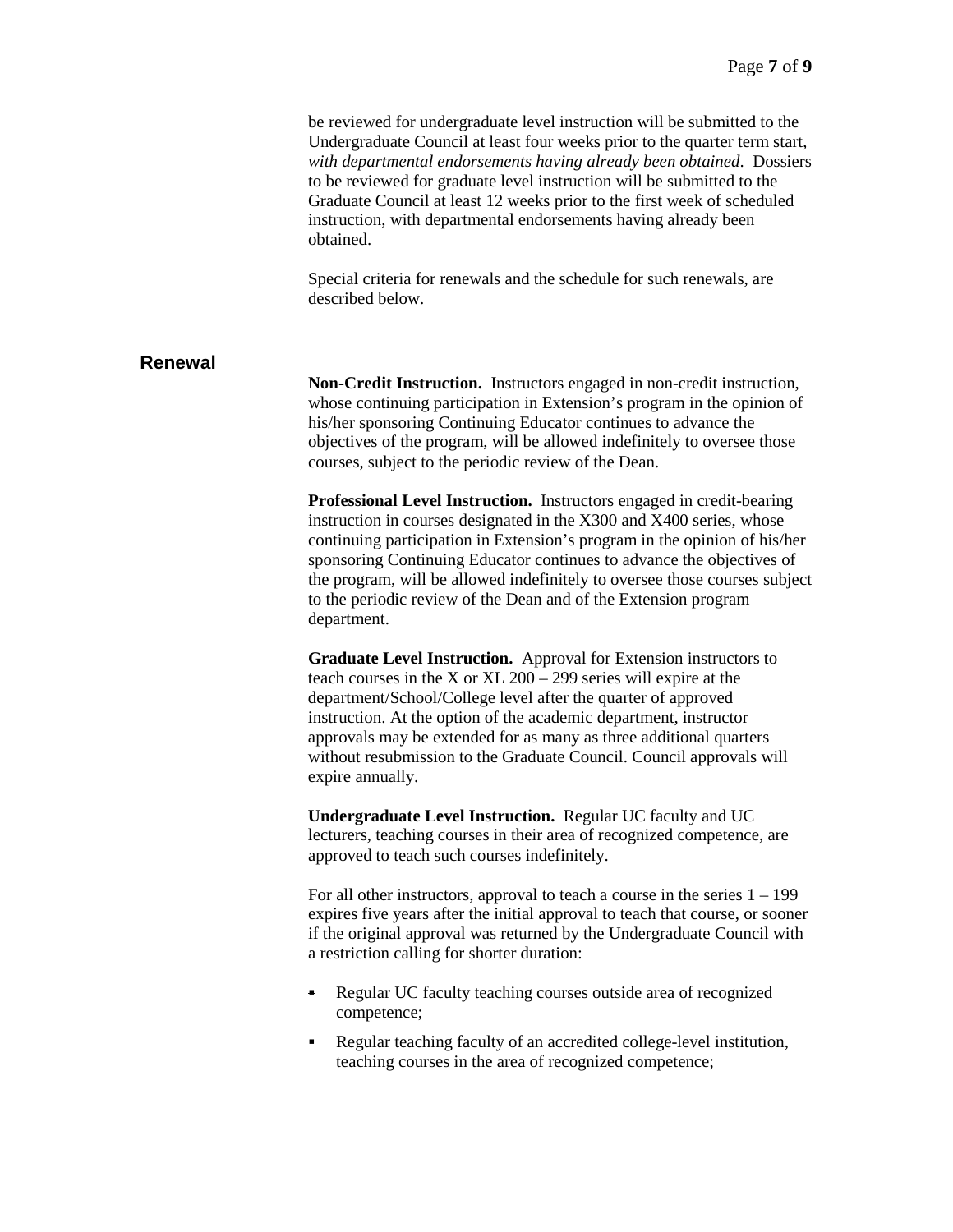- Other PhDs, whose biographies offer evidence of satisfactory teaching competence and experience, teaching courses in the area of recognized competence;
- Recipients of the Candidate in Philosophy (C.Phil.) or equivalent from UC, with evidence of satisfactory teaching competence, who may conduct courses in the field of training at the lower division level, only;
- **Persons with extensive teaching or professional experience may** conduct courses in the field of training;
- Graduate Students holding a Master's Degree, or a BA with UCLA TESL Certificate, may teach courses in the lower division, only.

#### **Exam Proctoring: Distance Learning Format**

The approval of courses and the approval of instructors to teach courses in the series 1 – 199 is predicated on a general test for congruence in learning outcome with the course it mirrors in the UCLA curriculum. Whereas the methodology for assessing students' mastery of material is also expected to be the same and is frequently by exam, and whereas a properly secured testing environment is necessary to prevent various forms of academic misconduct, UCLA Extension requires all exams in courses numbered  $1 - 199$ , including those presented in the distance learning format, to be proctored.

#### **Liaisons and Recording**

For every academic discipline at UCLA, there may be one or more CEs at Extension with primary liaison responsibility. This liaison role is important both to build, maintain and reinforce internal quality controls and to facilitate the approval processes. This primary liaison is expected to acquire an understanding of the standards, expectations and procedures of the approving school or academic department.

To facilitate approvals, in cases where more than one Extension *department* is programming in the same discipline, the CE for whom the use of the discipline is secondary or unusual will obtain a countersignature on proposals from the CE with the primary liaison role, and do so prior to forwarding it to the UCLA academic department or school for approval. The *Associate Dean of Academic Affairs* will have delegated authority for clarifying liaison roles, and for making exceptions to this provision.

Program department staff will forward copies of completed approvals which have been returned from academic departments, and copies of Advisory Notices which have been sent to academic departments, to the Program Services unit of the Dean's Office where the approvals and